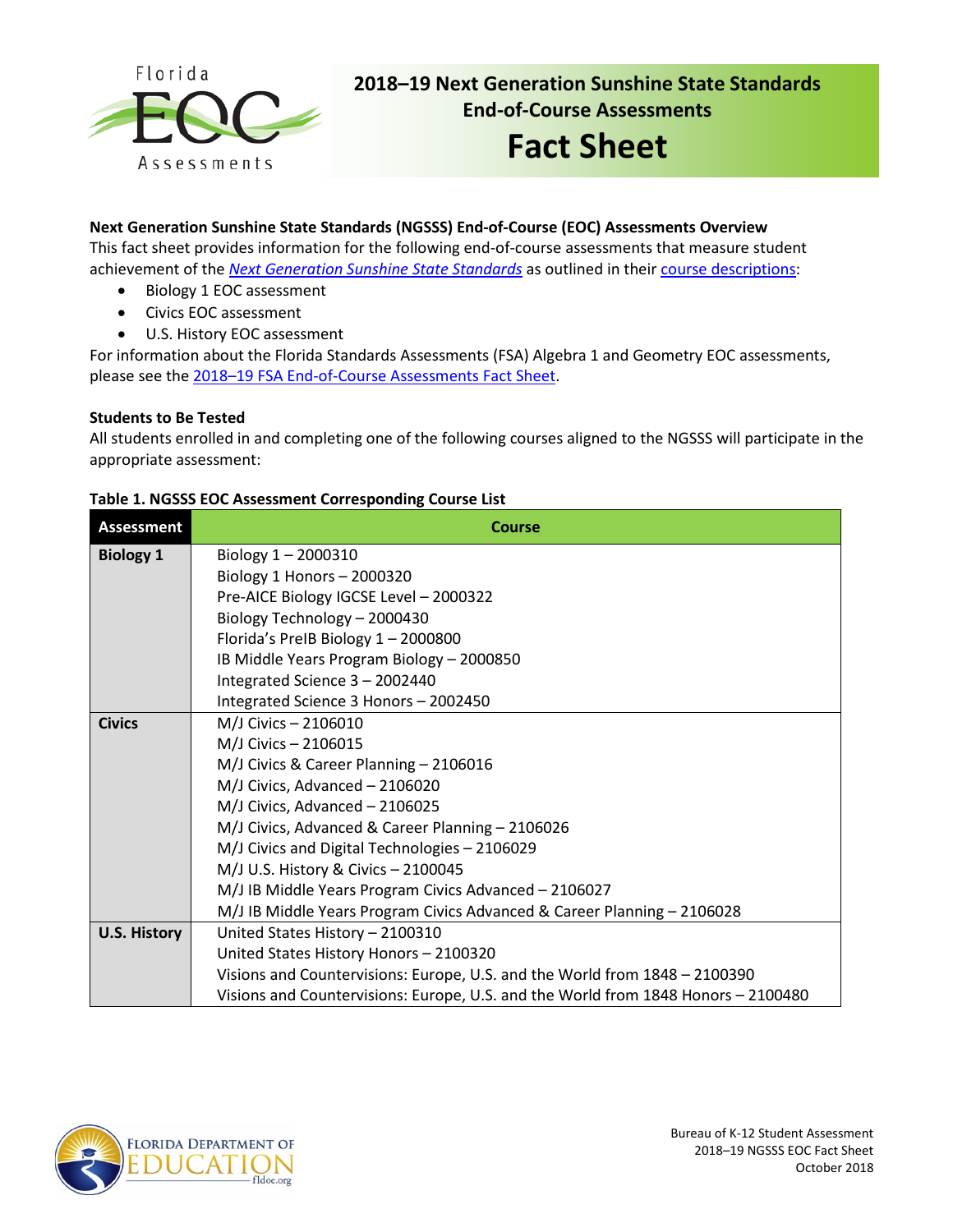In addition, the following students are eligible to participate in the NGSSS Biology 1, Civics and U.S. History EOC assessments:

2

- Students who have not yet taken the assessment to be averaged as 30% of their course grade.
- Students who are in grade forgiveness programs and wish to retake the assessment to improve their course grade.
- Students who need to earn a passing score for a standard diploma with a Scholar designation (Biology 1 and U.S. History only).
- Students in a credit acceleration program (CAP) who wish to take the assessment to earn course credit (Biology 1 and U.S. History only).

In accordance with section 1008.22(3)(b)2., Florida Statutes, middle grades students may not be tested on both the Statewide Science Assessment and the Biology 1 EOC assessment. Students enrolled in Biology 1 must take the EOC assessment, not the Statewide Science Assessment.

# **Test Administration Schedule**

For a full schedule of all statewide assessments, see the [2018–19 Statewide Assessment Schedule.](http://www.fldoe.org/accountability/assessments/k-12-student-assessment/assessment-schedules.stml)

# **Test Administration Information**

- The NGSSS EOC assessments are delivered via a computer-based test (CBT) platform called TestNav 8.
- Paper-based versions (regular print, large print, braille and one-item-per-page) of CBT assessments are provided for students with disabilities who cannot access assessments on the computer, as specified in their Individual Educational Plan (IEP) or Section 504 plan.
- CBT accommodations (e.g., text-to-speech) are available for students whose IEP or 504 plan indicates these accommodations.
- Each NGSSS EOC assessment is given in one 160-minute session with a 10-minute break after the first 80 minutes.
- Any student not finished by the end of the 160-minute session may continue working for up to the length of a typical school day.
- There are multiple forms of each NGSSS EOC assessment. The number and type of items are as described below:
	- o For Biology 1, there are 60–66 multiple-choice items.
	- o For Civics, there are 52–56 multiple-choice items.
	- o For U.S. History, there are 50–60 multiple-choice items.
- Th[e NGSSS Test Design Summary](http://www.fldoe.org/core/fileparse.php/5662/urlt/NGSSS_TestDesignSummary_Final.pdf) provides a map or blueprint for how each EOC assessment is designed. The summary shows the standards assessed within each reporting category and the representation of each category, in percentages, on the test.
- For the Biology 1 EOC, students are provided with a four-function calculator, Periodic Table of the Elements and CBT Work Folder.
- For the Civics and U.S. History EOCs, students may be provided with a two-page CBT worksheet.

# **Practice Tests**

- Computer-based practice tests are available o[n PearsonAccess Next.](http://download.pearsonaccessnext.com/fl/fl-practicetest.html?links=true) Teachers, parents/guardians and students can review the browser-based practice test for each assessment.
- Students are required to participate in a CBT practice session at their school prior to testing unless they have taken the subject test previously.
- Paper-based regular print practice tests are available on the Florida Department of Education (FDOE) [End-of-Course Assessments](http://www.fldoe.org/accountability/assessments/k-12-student-assessment/end-of-course-eoc-assessments/) page. Districts may order paper-based large print or braille practice materials for students participating with these accommodations.